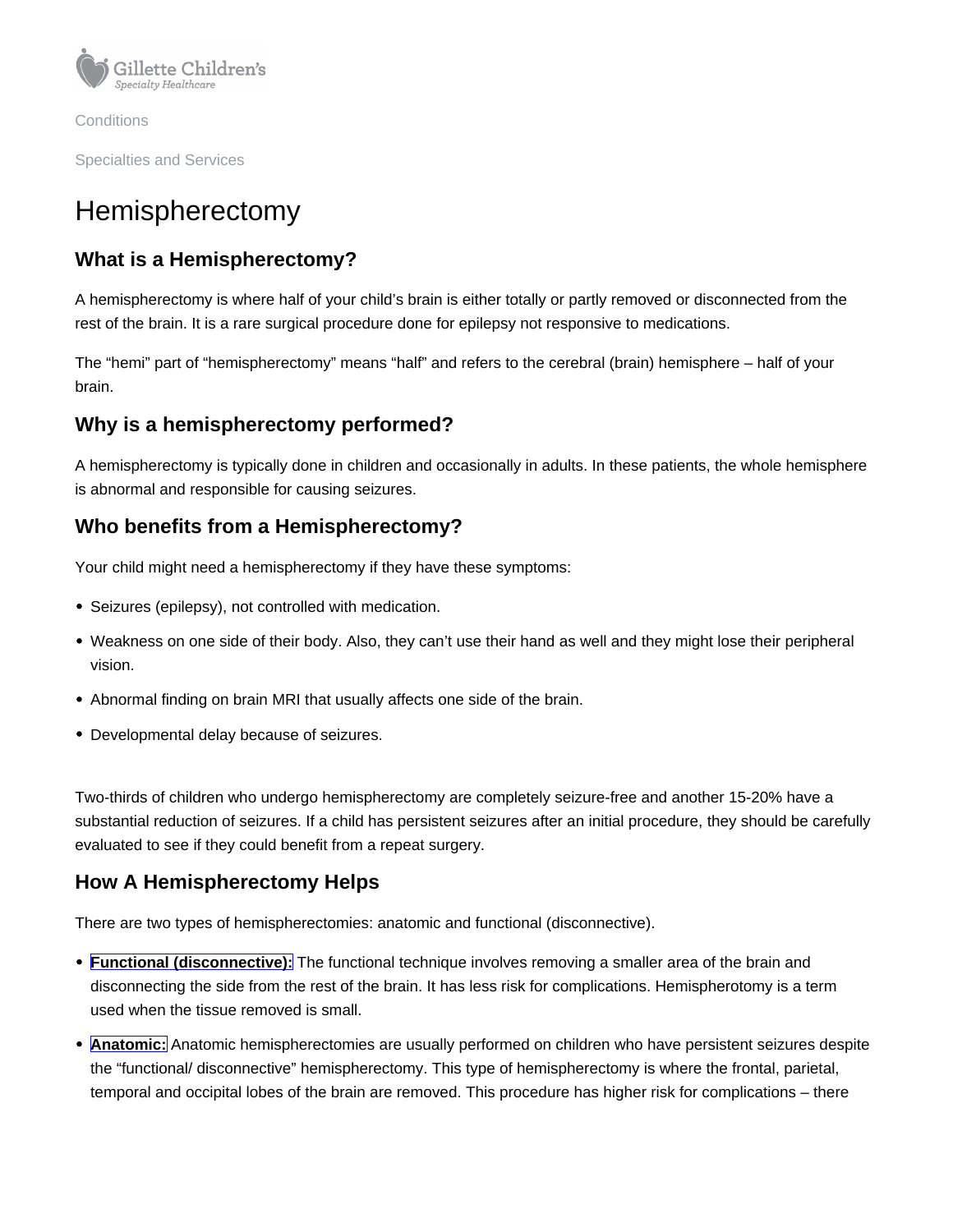can be extra blood loss and fluid buildup.

The two types have fairly equal success. However, when a functional hemispherectomy does not lead to seizure freedom, redoing as anatomic hemispherectomy may lead to seizure freedom in a third of patients.

#### **What to Expect with a Hemispherectomy**

A hemispherectomy is irreversible and will have your child in the hospital for up to a week. Then, your child will either go to a rehabilitation facility or go back home. Your provider will discuss this in-depth with you.

Most children have excellent long-term results following a hemispherectomy. Occasionally, however, some complications may occur:

- Early complications, which occur either while the operation is happening or immediately after it, include blood loss, electrolyte changes, hypothermia and aseptic meningitis.
- Fluid buildup in brain, also called hydrocephalus in less than 5% with disconnective / functional hemispherectomy, and slightly higher risk with anatomic hemispherectomy.

### **Preparing for Surgery**

You can help make sure your child has the best possible surgery outcome by understanding what to expect before, during and after a hemispherectomy surgical procedure at Gillette Children's. Here are a few resources to help you feel more prepared:

- Review tips to prepare for surgery at Gillette.
- Understand the amenities available at Gillette.

#### **A Week Before Surgery**

A week before the surgery, we will contact you to:

- Gather a health history, including details about medicines (name, dose, frequency), pharmacy and primary care doctor.
- Discuss what to expect on the day of surgery and during the hospital stay.
- Let you know what you'll need when your child leaves the hospital.
- Overall health can affect how well and how quickly your child recovers from surgery. In general, kids should maintain regular levels of activity and physical therapy leading up to surgery.
- Before and after the surgery, make sure your child eats enough food with iron, calcium and vitamins C and D. Fresh colorful fruits and vegetables, dairy food, and other products with added iron and calcium offer great ways to get these nutrients.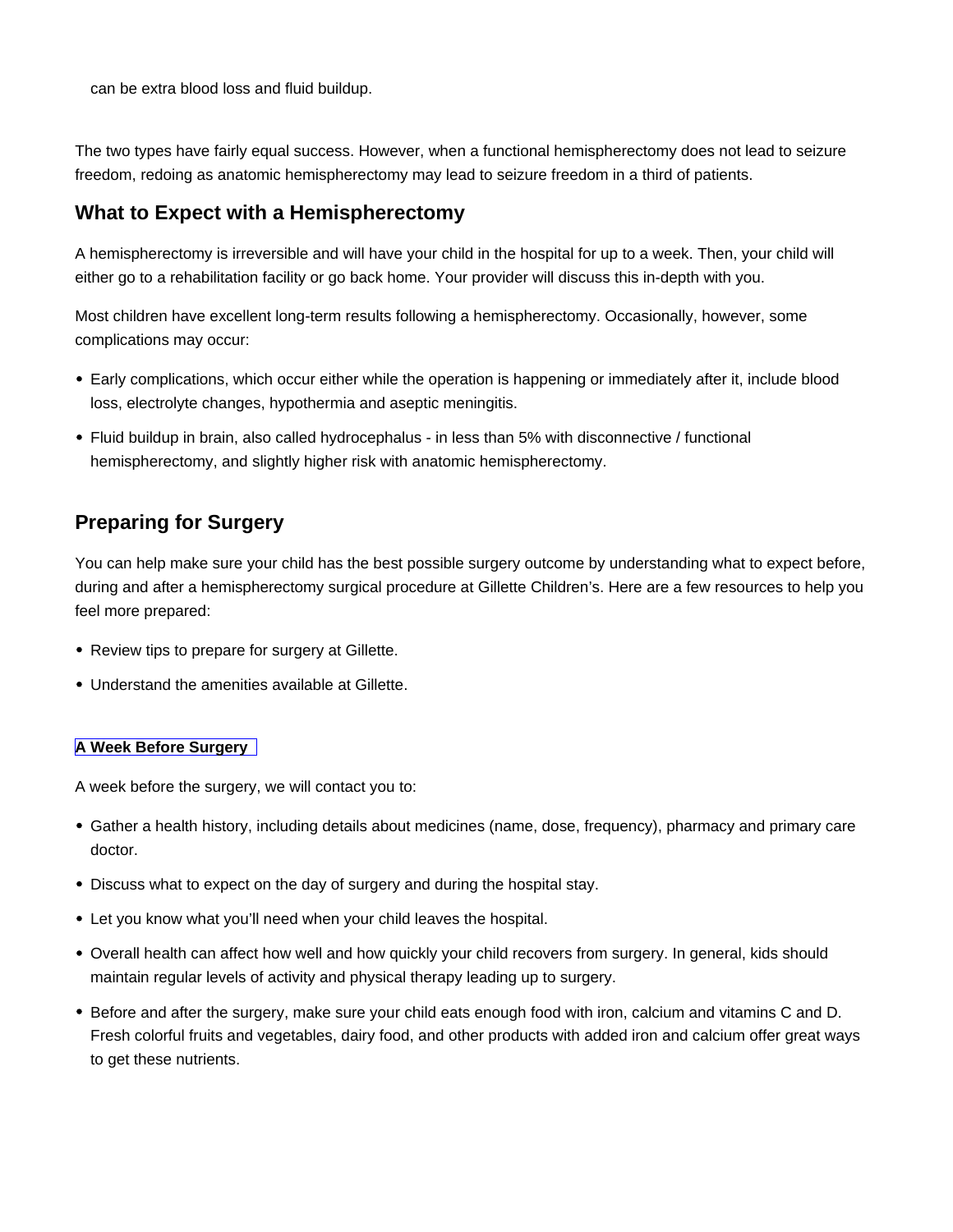Gillette is a latex-free facility. However, we still want to know if your child has a latex allergy or has ever had a severe reaction to latex.

Sometimes fears, behavior or expectations related to upcoming surgery can cause stress for families. Our child life specialists can provide emotional support and distractions, such as toys and movies in the waiting area before surgery begins. Child life specialists can also meet with your child's siblings to address their feelings and concerns. Knowing what to expect can help everyone feel more prepared. We'll take time to clarify short- and long-term expectations for outcomes following surgery.

# **During Your Hospital Stay**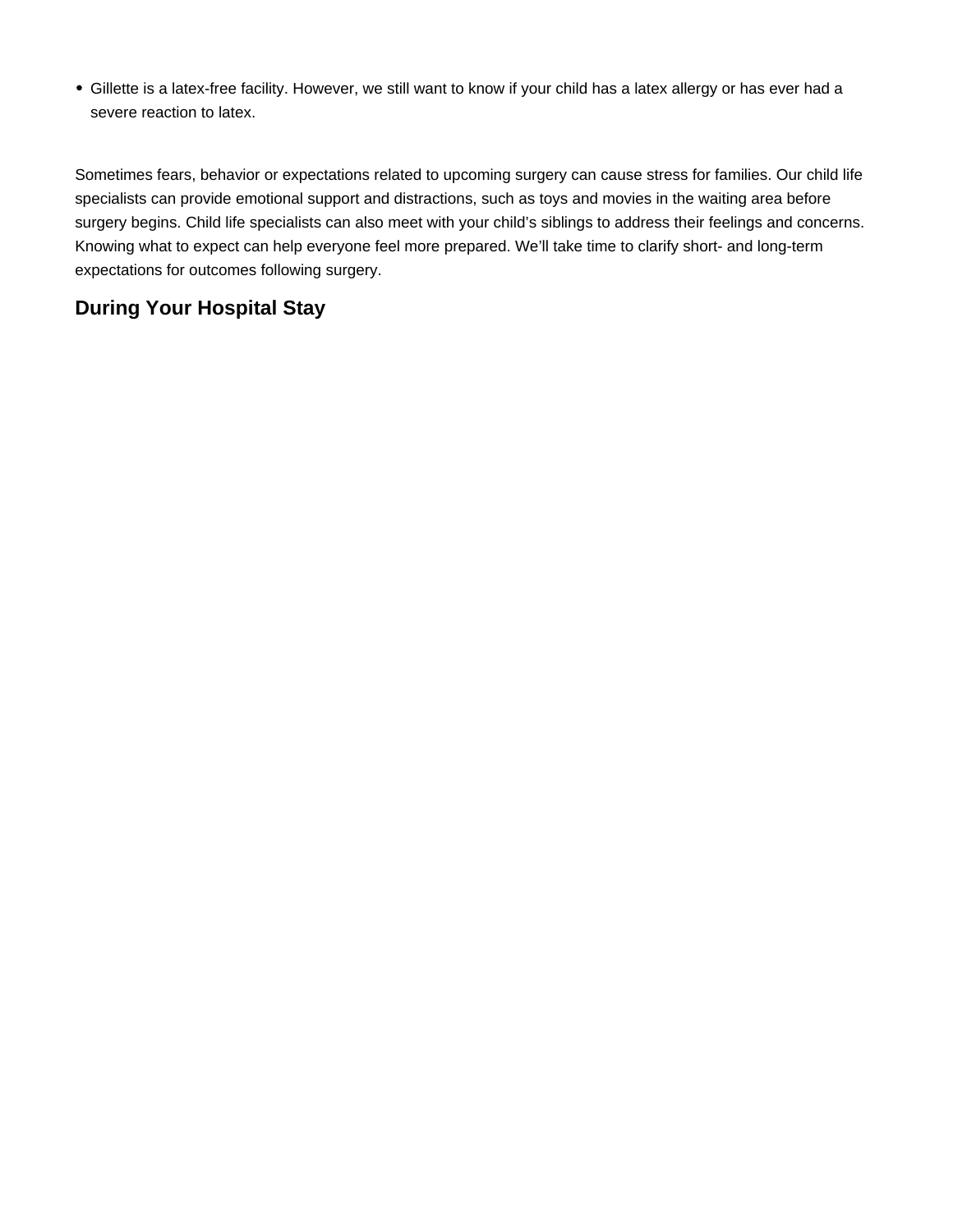#### **Arrival**

The perianesthesia staff welcomes you when you arrive. We weigh your child, and ask them to change into a hospital gown. We also check temperature, pulse and blood pressure. A child life specialist helps your child feel more at ease with toys, crafts or movies.

#### **Surgery Preparation**

Next, you and your child meet with the surgery team, which includes:

- Pediatric neurosurgeon
- Nurse anesthetist
- Anesthesiologist
- Nurses

This is a chance for you to raise any questions or concerns. The anesthesiologist discusses how anesthesia and pain medicine are used during surgery. You can talk about your child's experiences with pain and request medicine or other techniques to help them relax.

#### **Surgery**

A hemispherectomy takes place under general anesthesia, which means your child is asleep throughout the procedure. The neurosurgeon will perform a craniotomy, opening the skull to access the brain.

During the procedure, the surgeon:

- Removes a piece of the skull
- Peels back a section of the dura, the tough membrane that protects the brain
- Uses special instruments to remove a hemisphere of brain or disconnect the hemispheres
- Replaces the dura
- Uses stitches or staples to secure the skull bone back into place

#### **Hemispherectomy Rehabilitation and Recovery**

Every child heals differently, and outcomes depend on the neurologic condition of your child before surgery.

After epilepsy surgery, your child will spend two to three days in the pediatric intensive care unit (PICU) for close monitoring. Antiepileptic medications will be continued.

A brain CT or MRI may be performed on the first morning after the operation to assess your child's brain. Once the surgical drains are removed, your child will be transferred to a regular pediatric nursing floor. PT, OT and speech therapy will be consulted based on the child's needs. An average hospital stay slightly varies between patients and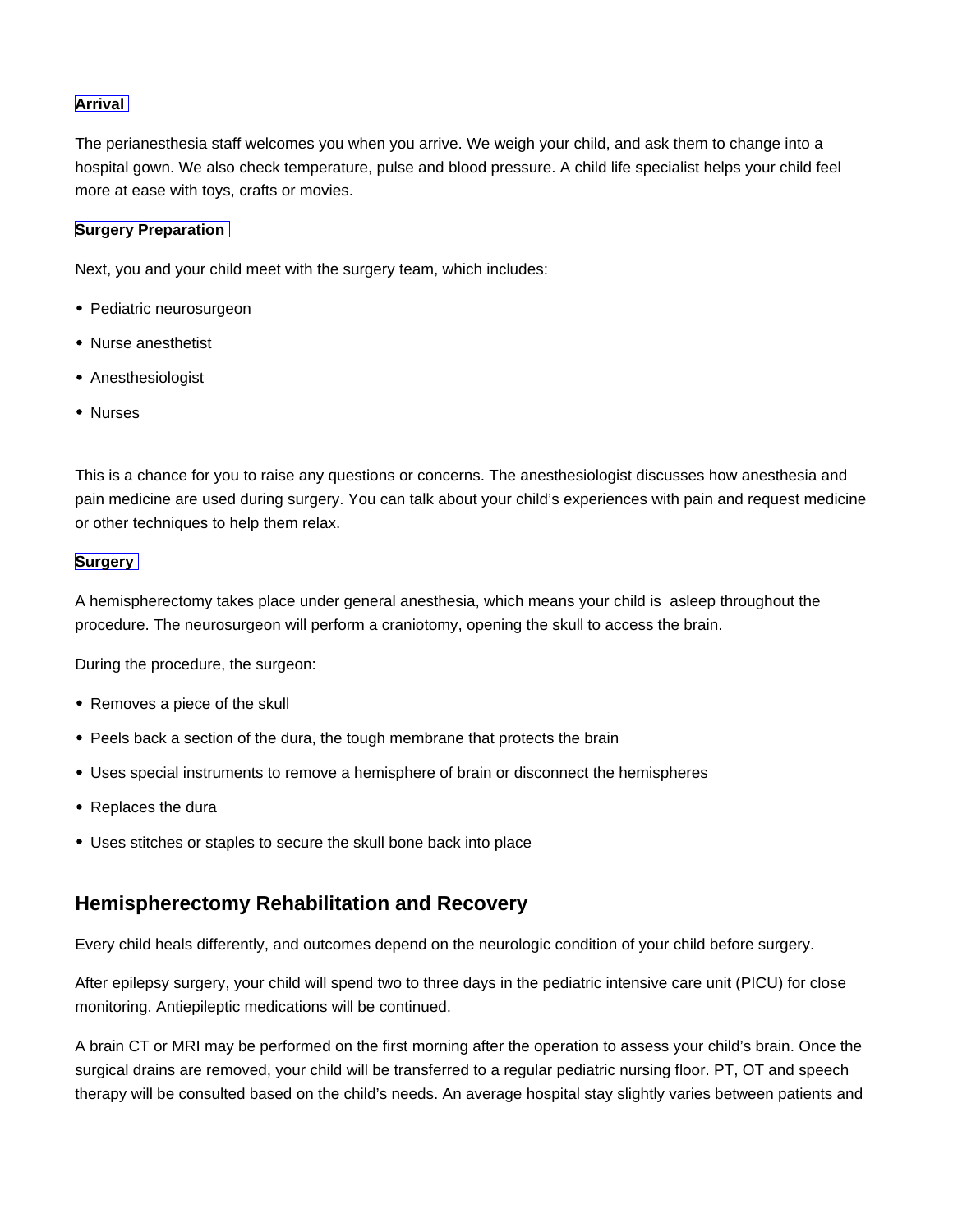usually ranges from five to seven days. Length of stay decisions are made by the surgical team and are based on your child's condition and recovery.

Upon discharge, rehabilitation services are often required to enhance recovery from hemispherectomy. Your child may be transferred to a rehab facility for intensive physical, occupational and speech therapy. This is usually followed by home or outpatient services. Outpatient therapy can be provided through hospitals and free-standing facilities and schools. Check with your individual school system to see if this is a service provided.

### Integrated Care

If your child or family member has epilepsy, they may find relief with a hemispherectomy surgical procedure. Gillette Children's is one of a few hospitals in the area to offer this type of surgery to treat epilepsy.

Your child will work with a wide range of specialists. Along the way, they may receive care from internationally recognized experts in areas including:

- [Neurosurgery](https://www.gillettechildrens.org/conditions-care/neurosurgery)
- **[Neurology](https://www.gillettechildrens.org/conditions-care/neurology)**
- **[Pediatric Rehabilitation Medicine](https://www.gillettechildrens.org/conditions-care/rehabilitation-services)**
- **[Neuropsychology](https://www.gillettechildrens.org/conditions-care/neuropsychology)**
- [Child life](https://www.gillettechildrens.org/conditions-care/child-life)
- Psychiatry
- [Psychology](https://www.gillettechildrens.org/conditions-care/psychology)
- Rehabilitation therapies
- [Radiology and imaging](https://www.gillettechildrens.org/conditions-care/radiology-and-imaging)
- [Social work](https://www.gillettechildrens.org/conditions-care/social-work)

We provide lifelong support and education in a family-centered environment. Our multidisciplinary team will work closely with you to develop a customized treatment plan to fit the specific needs of your child.

#### Explore Additional Resources

Deep Brain Stimulation (DBS)

Deep Brain Stimulation (DBS) involves implanting a medical device called a neurostimulator under the surface of the skin in the abdomen or chest.

[Learn More](https://www.gillettechildrens.org/conditions-care/deep-brain-stimulation-dbs)